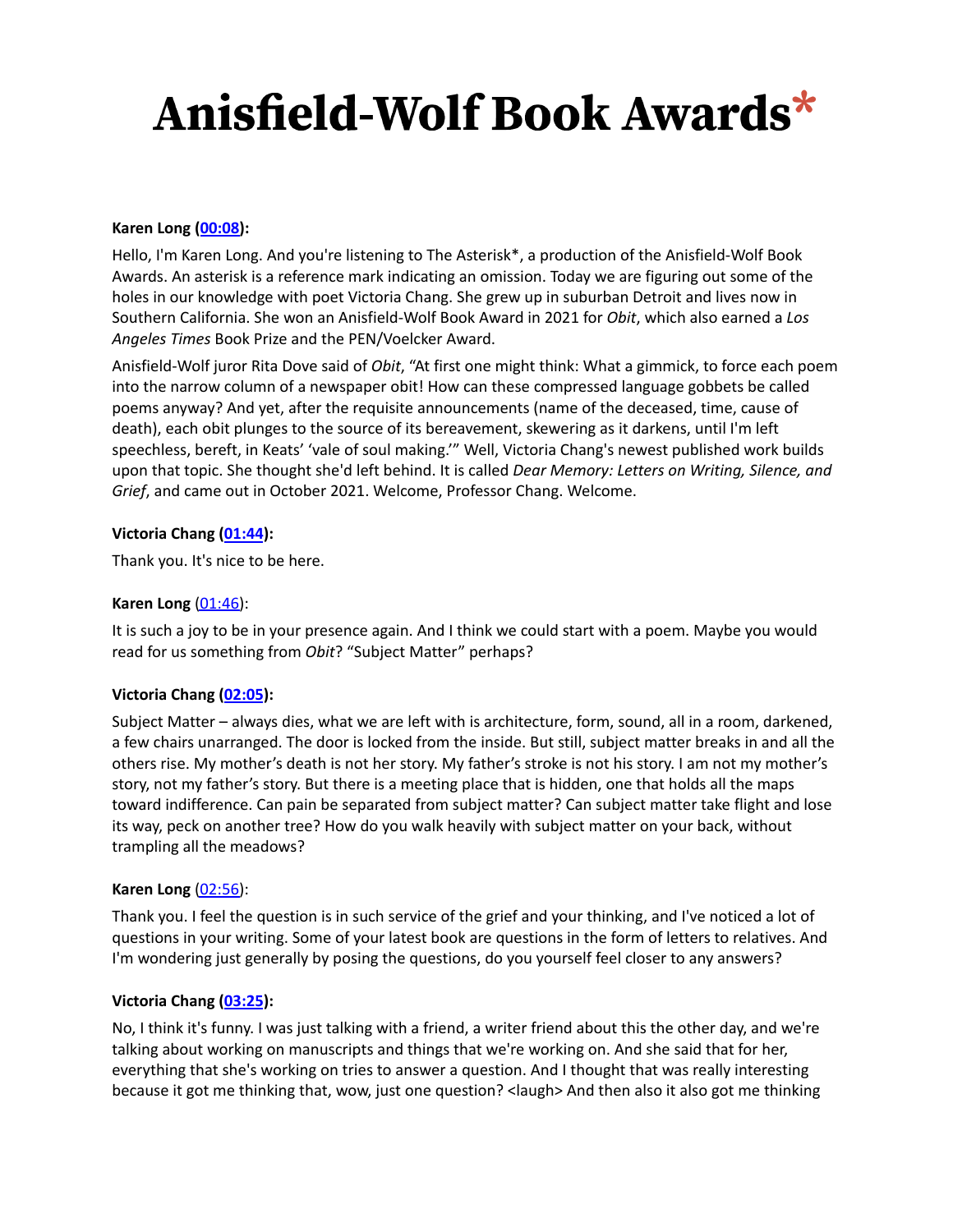about how I don't feel like most of the questions that I end up trying to figure out, even if it's one central question, which for me is often not, they're just unanswerable. It's the, it's the query and that process. And I think that's, that's how I think about it ultimately. So I think asking questions is just another form of thinking and it's another form of refraction. And you know, I think my brain tends to work that way. So it's sort of like refract, refract, refract, and it's just sort of a fun pin pinball machine sort of thing that I enjoy doing in my writing and in life in general.

### **Karen Long ([04:38\)](https://www.rev.com/transcript-editor/Edit?token=in41ddQ3mwMSV5TY5k1bU0NAr2kvQeb813BcRO-aZWmcWV-dKOdLOOfCvqXtflgBofU-vQ8dsyOJFn_lzBUZTdmLb-k&loadFrom=DocumentDeeplink&ts=278.35):**

It also invariably keeps you learning if you're asking questions.

### **Victoria Chang [\(04:43](https://www.rev.com/transcript-editor/Edit?token=Gm55q9F3dJ78LpnxnuXoq9v9YC5iOkypNsQHQUUM_gCS-JO88o3biE7nGz6doyUoYM_N9wLHIjMq-wakLCMAM7BHEPA&loadFrom=DocumentDeeplink&ts=283.41)):**

That's right, yeah. I think even the, some of the imperatives, you know, like even, or some of the declaratives in my writing, aren't really declarative, you know, they're actually questions. And sometimes I say things in a statement and I, and I hope that people who read it would be, I don't know. I don't know if that's true or not, but that is interesting. I had never thought about it that way, but maybe I disagree or, you know, I think it's more of a conversation. I think of my poems, whether they have question marks or periods at the end as conversations.

### **Karen Long ([05:17\)](https://www.rev.com/transcript-editor/Edit?token=-ugG-rAvSIiK3g9Y6t9B7eTCzoWxaJUSlkQ2bayKJurVesblKb5YsiugqooL5Tewdp3qe8Xf-YroOp6bdrl6MtXRRvY&loadFrom=DocumentDeeplink&ts=317.66):**

Well, that makes me greedy for one more. So just flipping one page forward, there's a gorgeous reflection called "Friendships." Do you mind giving that to us as well?

#### **Victoria Chang [\(05:32](https://www.rev.com/transcript-editor/Edit?token=K5fgKQg9IAXMfWYHIrM-4GV1FQJWwoAe9X_shxRDiHlYVhFN6NaplmZdWS2OymK0dkOWQ7wHYaAzhhzkxo_5CedHfqs&loadFrom=DocumentDeeplink&ts=332.81)):**

Friendships – died a slow death after August 3, 2015. The friends visited my father. They sat in chairs and spoke Chinese. Wore dictionaries for coats. Strange looks between spouses. The friends went home feeling good that they had done their duty, picked up odds and ends of words. Each had memories of offices, of seeing the other side of the sun. The visits lessened and lessened. They were being pursued by their own deaths. I wonder about the leaves and their relationship with fruit. Do the leaves care about the swelling of the fruit? Does the fruit consider the leaves while it expands? Maybe the leaves shade the fruit as it grows and the fruit emits fragrance for the leaves. But eventually, each must face its own falling alone.

#### **Karen Long ([06:26\)](https://www.rev.com/transcript-editor/Edit?token=_-mBJVdYlZW4EJclBeYjiiXGYiXWG7emRmxqBcXtek_mgrgK5NPVAExh0gLCRbDXPG8mr8k6ZjzLY41c3sqPEu1kAe8&loadFrom=DocumentDeeplink&ts=386.68):**

Thank you. I feel a distillation of philosophy in that.

#### **Victoria Chang [\(06:31](https://www.rev.com/transcript-editor/Edit?token=ciYtvX9zPdcYwmrkMogtmYMzAvJbJjqaWfZDPgBNigvTpcBG_iUz7wd4I9-n3dlu73X8b2eme88Zt3eSO_L8h-7EFvI&loadFrom=DocumentDeeplink&ts=391.7)):**

Yeah, no, I mean, I think I'm always interested in those large existential questions and in my spare time, when I have some, I'm always interested in reading contemporary philosophy. So I do spend a lot of time thinking about these kinds of things and in my, you know, it, it's my choice of, I guess, fun is reading philosophy. <Laugh>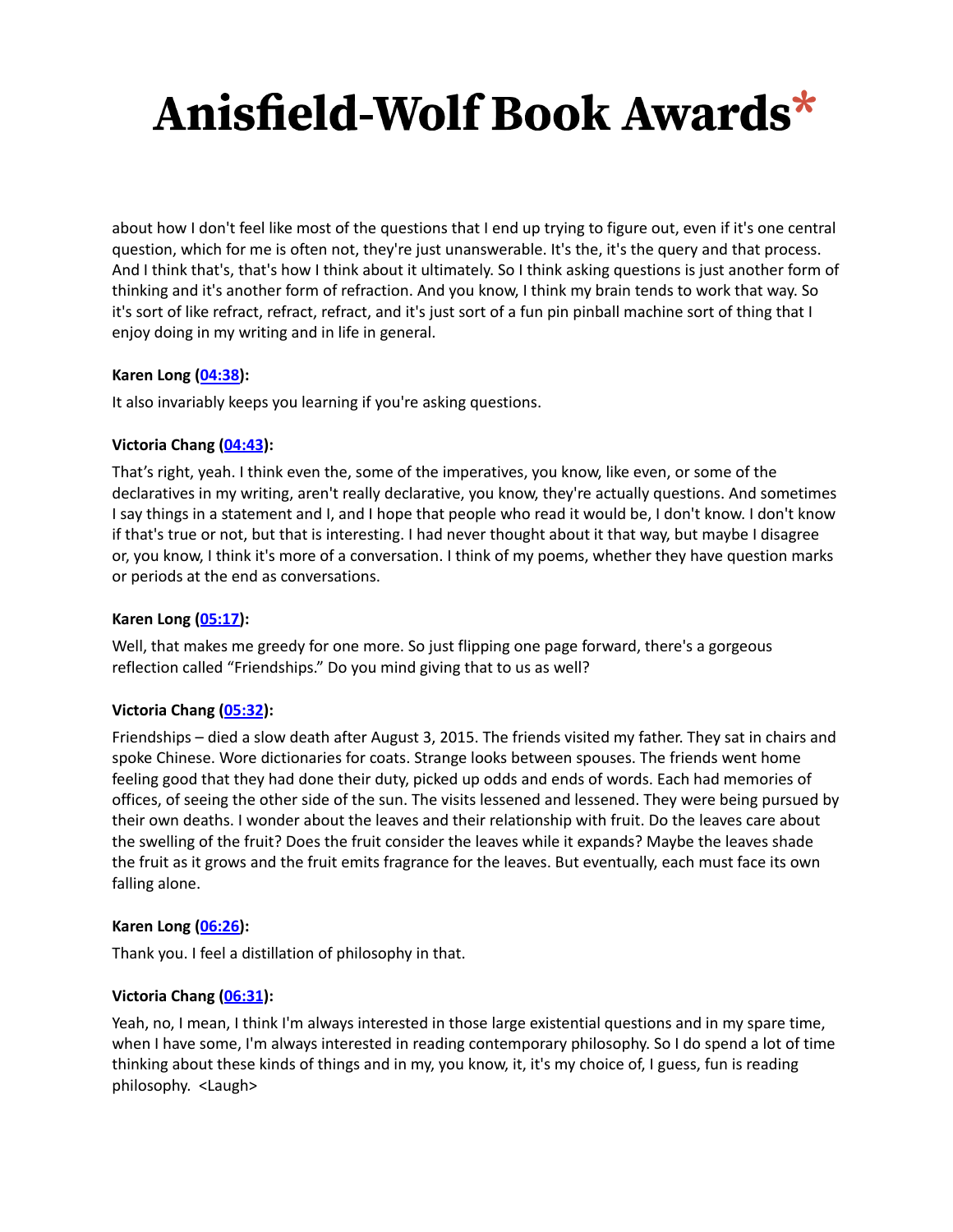### **Karen Long ([06:56\)](https://www.rev.com/transcript-editor/Edit?token=QBCs5oQ0080l8TlW4ZS1fB6LR0zDSLylPQmPNsMBHmKcZqOscx6ump6Pmb8_hvJb5uW39niVLbh2wId-GYrx_53vRTc&loadFrom=DocumentDeeplink&ts=416.839):**

Well, the notion of the fruit and the leaves accompanying one another and separating… is what an image you give us. I was less able to follow you with "wore dictionaries for coats."

### **Victoria Chang [\(07:13](https://www.rev.com/transcript-editor/Edit?token=TAGeWC_NhdBj-yib8ysWKHaqWMDGTwwmh9M-EyUbmcxkNCfylTHOOyIZyY-hOvikh210I2Q6xQI7POF3upxbGAuZJBc&loadFrom=DocumentDeeplink&ts=433.28)):**

You know, my father had a stroke maybe well, 14 years ago and he just recently passed away. And you know, he lost, immediately he lost his language, so he had aphasia. And so just the vocabulary of language and dictionaries and things like that just follow me, or have followed me around over this last decade and a half or so. And, you know, I think there's also a little bit of the duality of two languages that may be in there too. And then something that always strikes me. And I'm not exactly sure if that's what I was thinking when I wrote that. And sometimes I write things that I'm not exactly sure what they mean, but I like the tone of it, so it's like a wash. But I'm thinking if I were to analyze my own poem, I think about how I just continuously marvel at the fact that there were so many people that were older than my parents by decades and were so much healthier.

### **Victoria Chang [\(08:22](https://www.rev.com/transcript-editor/Edit?token=ZgCAAGApoTPPJnKdqapF6Bb9WtfPXIPpMtMVQuh5xBSTHdyCqQCZ6S9U8Qw04cBI7hWTNz0sfk-TyW79XqWbMaX4IlQ&loadFrom=DocumentDeeplink&ts=502.53)):**

And so when I meet someone now, the age that my dad had a stroke, you know, he was in his sixties, I'm kind of looking at them and thinking, *wow, their brain is so sharp*. Or I know people who are in their eighties and nineties even, and when I speak to them, I was thinking, wow, these people not only lived 25 more years or 20 more years than my mother, but they are so cohesive. Yes. And they're so sharp. I'm always in awe of that for some reason because my dad died when he was in his sixties. His brain just collapsed. And so sometimes I just stare at people who are in their seventies and eighties and nineties even, and they're traveling or they're driving. So that's kind of maybe a little bit of seeing his friends coming and watching them all and thinking, just being in awe of their mental and physical capacities, you know, to this day, because many of them are still very healthy.

#### **Karen Long ([09:25\)](https://www.rev.com/transcript-editor/Edit?token=wH_X6XdKIehi0EeHeGUgRCZZAgMqXJxWQWxYfCs321rQfXVFjAiOPRNTxUT1kTFelswSeBB57XuGtz-X6lNpyTiGQgA&loadFrom=DocumentDeeplink&ts=565.309):**

And I was thinking about your father as an engineer, having another language and maybe they were bringing that into the room too.

#### **Victoria Chang [\(09:33](https://www.rev.com/transcript-editor/Edit?token=OMyWwjC2oiz9SAHXHcSkouWyLSondAvgJHb1atR7snLleCNIHxPd9l7EhL4EZtgTSDMC3Z4HUI_hY4UYU8kDXqFesaU&loadFrom=DocumentDeeplink&ts=573.65)):**

He had so many languages actually. He had Taiwanese, and he spoke Mandarin, and he grew up speaking Japanese – because the Japanese occupied Taiwan in the 1950s. So he grew up with Japanese culture and you know, the military around him in a Japanese name. And then English obviously.

#### **Karen Long ([09:58\)](https://www.rev.com/transcript-editor/Edit?token=KG9c7HzrzHlKXXhUyr6zHVXCjkPTAVHVETGVhOuYXD8jwOVFbMXNRxi7ZRNgm9n7WjphykJi1UTHsmtar2sRtDiqWLM&loadFrom=DocumentDeeplink&ts=598.51):**

That makes me think about something that you said to Ilya Kaminsky, your friend and another Anisfield-Wolf poet, and you said, "I grew up in Michigan, it was assimilate or die." And so, I read *Obit* as your anti-assimilation work and I'm wondering if your poetic voice came to you in California because that pressure of invisibility and hyper visibility was alleviated enough?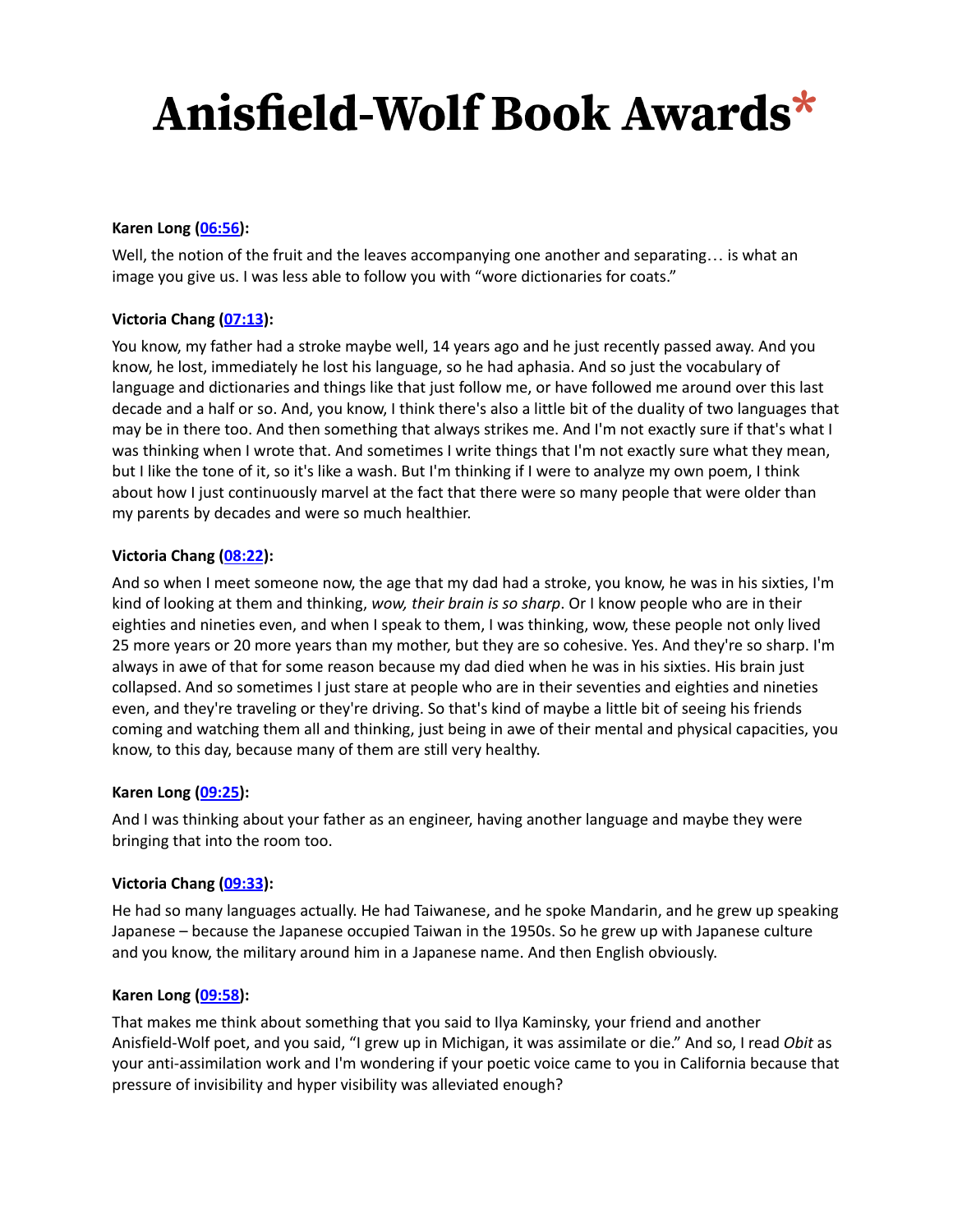### **Victoria Chang [\(10:45](https://www.rev.com/transcript-editor/Edit?token=eaCNbr873yhFX21dADbUWayBjaz7xjhTXkq9z3IPGnu8wK9PpMcsbMrRMeJsVM285JtgD6wUio88cRBw2IE39EZeefA&loadFrom=DocumentDeeplink&ts=645.88)):**

Yeah, I think year by year it's aging and it's also being in spaces where I think I feel more comfortable that I feel I can be myself and be bolder. I was just talking to someone last night about how you know, Asian Americans were all so different. Asian American women were all so different and the nuances are not even that nuanced. I know some Asian American women writers who are so bold and I just don't feel like I am, but what I would say is I am subversive. I am sneakily so, but then it kind of creeps up on you and then smacks you in the face, like a branch, you know? And so I think that I have a lot of playful and subversive tendencies, but growing up the way that I grew up, it took a while for those to reemerge. And now at this age I feel like I've been doing for a while now, whatever I feel like I want to in my writing, because that's really the only place I feel like I could just do whatever I want, take it or leave it kind of attitude.

### **Victoria Chang [\(12:08](https://www.rev.com/transcript-editor/Edit?token=EfIZY8_mWGw9dWT0Y6WVwOFyNI5DqAe7WPQD0fAKVN2IQhwEKlCopUG-o57hLkRZiMTPm3LL8zhx9j2Ea4zQraCtIRM&loadFrom=DocumentDeeplink&ts=728.6)):**

And so I'm always surprised when some people read it or it finds some readers, or in the case of *Obit*, it gets you know, recognized by people. Because I feel like so much of my writing is meant to be subversive in many ways. In terms of form, subject matter, how it's written, every way. I just think it's my personality to cause a little bit of trouble.

#### **Karen Long ([12:36\)](https://www.rev.com/transcript-editor/Edit?token=-w4nLvNThttbC2KZcfiSrWP3UUn-d1NlLcw84xj5vppd760rU9G3ZKvJtRCEL-vnhLk0VjzlghkX_Jp0XzbBEQGUrIU&loadFrom=DocumentDeeplink&ts=756.5):**

I like the disruption.

#### **Victoria Chang [\(12:38](https://www.rev.com/transcript-editor/Edit?token=jPf9KvZDrV-XaRbPoSHn_31-INcm8Y_wD2-OcXAl3Yvf1n3E-PolZbLM-z4-S07zSnRQOlpDyRF-T40-voZkgJsrgy0&loadFrom=DocumentDeeplink&ts=758.059)):**

*<Laughs*> So yes, as I age that gets more powerful, but also, gosh, in my regular life, you have to behave certain ways and you're in these kind of white majority spaces and most of the time people think of you like you don't have any agency or control over your life on a daily basis. But here in this space, on this page, that's my freedom. That's an open field. And that's something I refuse to let go of.

#### **Karen Long ([13:10\)](https://www.rev.com/transcript-editor/Edit?token=QJj9zWCKkTsx4Lh5RRlAhHSXYA6Gm47u9SWAUXwG06FoR5ekXmiCPZZ9bBS8EFOrRZGKu7UQYG9yIj9HbSFNObmjcYc&loadFrom=DocumentDeeplink&ts=790.35):**

Freedom comes up a lot in your conversation about poetry and writing and the paradox of the form giving you the freedom. That the vessel ignites creativity is one of the things you said that Rita just commented on in the introduction, that "What is this?" And then she is seduced.

#### **Victoria Chang [\(13:33](https://www.rev.com/transcript-editor/Edit?token=wVtu6Qs-luLxrcIFPEUSlKm26_ZC3mxsBMKg4qrr3KCqYLCO1RY0tzmshcSLBnqorbIjqvZBt8s3SjqDBkRXZuYa6xs&loadFrom=DocumentDeeplink&ts=813.53)):**

That's right. <*laughs*> I think people's idea of poetry can be a little bit narrow sometimes, all of us. And you know, so we learn it in high school and maybe earlier, and then we're given all these things to read and I felt like all the prior elegies that had been written were fine. Beautiful. Some of them are some of my favorite poems, but I certainly don't feel like I needed to write any more of those. And it certainly wasn't a place that I came from, thatI could even do. And so I think just doing something a little weird and quirky and different can throw people off. My poet friend Brian Teare and I were talking about how, even in the publishing field, it's like people want you to write the same book, essentially. Over and over and over again. And that's what they're comfortable with. And he and I don't do that as much. And he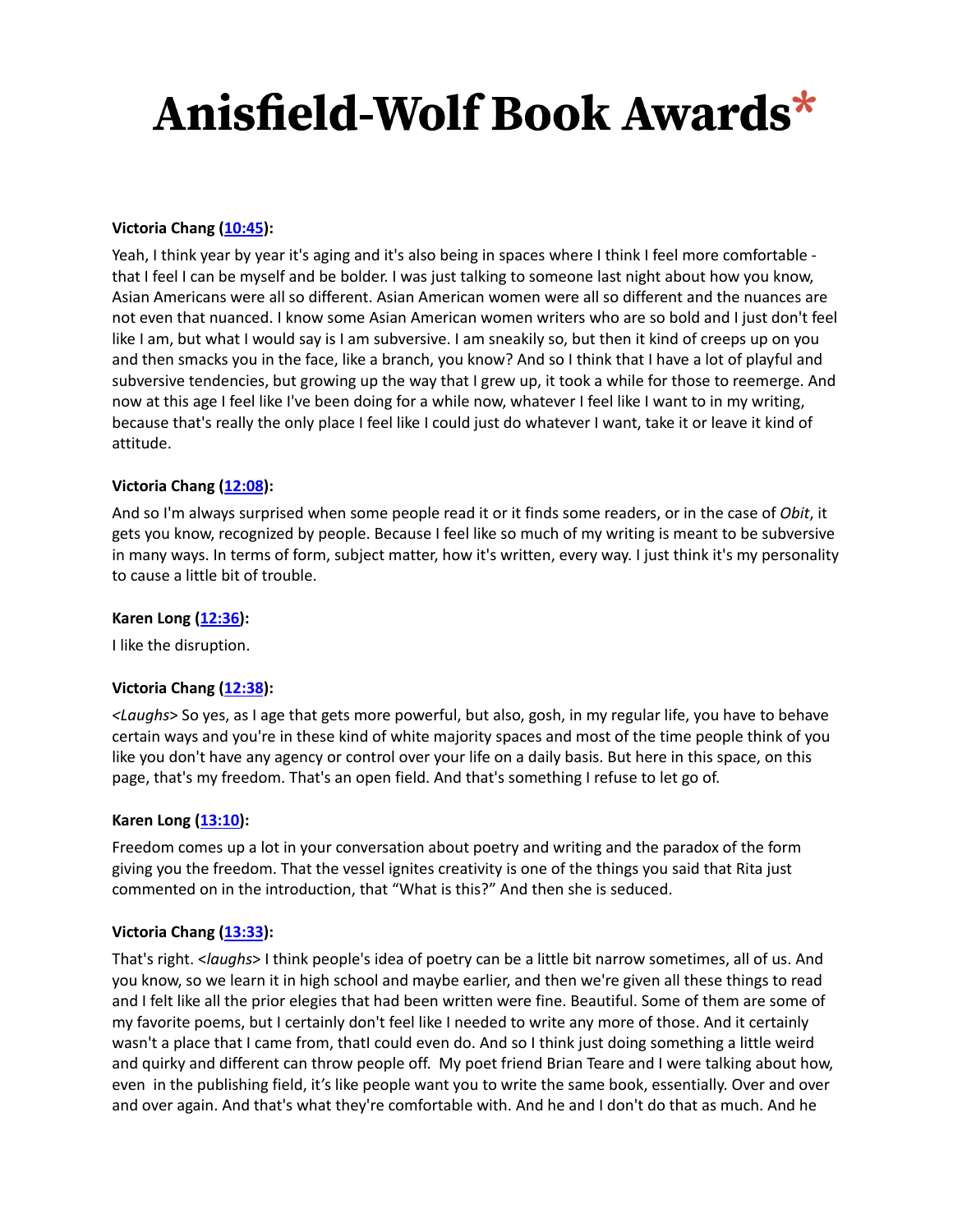even less so than myself and I have such admiration for him as a writer, but also a creative person and thinker. And so I think that we like to subvert that expectation. And maybe somewhat consciously, but mostly it's just, I think our personalities. It's harder for other people to accept that because I think, I think you make people uncomfortable when you, when you do big changes like that.

### **Karen Long ([15:15\)](https://www.rev.com/transcript-editor/Edit?token=4Gy3SeGayT3KzFGrg6vwLmwzYxDRXXauwMTNHUVPwPKgBdOifrDrkLdy5E-1aLLZELVk1hcx9v5iuTaGnViRmzjzz7g&loadFrom=DocumentDeeplink&ts=915.53):**

When we created the documentary to house your poetry during the pandemic, Henry Louis Gates Jr., the jury chair, said you were receiving this prize, "For giving strikingly original language to the universal experience of grief in a year in which too many lives have been lost." And you wrote this all before the pandemic. Has it acquired new meaning for your readers or for yourself in the present?

#### **Victoria Chang [\(15:54](https://www.rev.com/transcript-editor/Edit?token=mMG_FjXs-zVLIY_2H9UPP2F8jv4DvwiRvckYjSXHRDi9rab0GpdVEAisxwdLyaXPSyvNPOUlOb55_vE45hiydyVMC3E&loadFrom=DocumentDeeplink&ts=954.38)):**

I think one of the impetuses now looking back on this book was to feel less lonely because of the asynchronous quality of grief and the constant pressure of performance in our culture today. You know, it's like you have to hide how you feel and you're always… and given the sort of positions that I'm in in my daily life and also having younger children, I mean, you can't be crying all day long in front of them. That wouldn't be healthy for them. And so there's constant performance. And I just wanted to write a book that sort of undressed all of that, you know, and basically was a kind of book that I could immerse myself in and feel that loneliness dissipate a little bit for myself. And I had found so many other books people had written that gave me solace, you know, like a lot of nonfiction. So you know, Joan Didion obviously has written a ton about grief and Meghan O'Rourke's *The Long Goodbye* I thought was really wonderful, but those were all nonfiction.

#### **Karen Long ([17:12\)](https://www.rev.com/transcript-editor/Edit?token=5JamQBRCBEzaz3UnIA1H1v4n3sAKdPBDCIjYexyFZlHVSMtKSxnZpKjIdglE0sg2ophLGdSp3UFRGC5Cw187_2ZLSf0&loadFrom=DocumentDeeplink&ts=1032.68):**

Right.

## **Victoria Chang [\(17:13](https://www.rev.com/transcript-editor/Edit?token=ez47xavSqD7R-VxJov8Cj5bBQ8FOWZFhEcXLF6FVJd_7tLn5L12neJGHJ5PmufK41-pnWY7SkmSKBeWssNENOPnK8DQ&loadFrom=DocumentDeeplink&ts=1033.65)):**

And yeah, I read everything I could get a hold of because I was looking for someone to hold my hand.

#### **Karen Long ([17:21\)](https://www.rev.com/transcript-editor/Edit?token=HnChfMRDxGBXFPaclyB6mhFAtYVuWhAnz617CCKjaN1kj3ozuT4Lzi3dH8xDzOj9HiJ1VmIW6VxL64SfqsypDO7Fy7Q&loadFrom=DocumentDeeplink&ts=1041.85):**

You mentioned *H Is for Hawk*, which is also in my pantheon of a daughter losing her father. And as she put it, trying to take "the nature cure" by manning a goshawk, training a goshawk. And there's some phrases that will never leave me from that beautiful memoir, which was complicated and the cure did not work, the medicine worked. And I was so relieved to read someone say that, some brilliant person say the medicine worked and not my own machinations.

#### **Victoria Chang [\(18:01](https://www.rev.com/transcript-editor/Edit?token=8vyUmf-KGUbg2E6QCOgBPZIeEgbyzH4imQKJESRRwpJYkUbpRFNubK2Ny3kLE9CqBg8FunZkwDhnrT7l4MwQq0gG5Z4&loadFrom=DocumentDeeplink&ts=1081.35)):**

I think there's a tendency to want to stamp things out. And to look for some kind of cure-all. And I mean, even this time of COVID, you know, we're looking for vaccines and cure-alls and, you know, we're looking, we're always looking to fix a problem. But I don't really think of grief as being a problem. And I think of it as more being a process and a journey that we all experience. Some of us may have longer journeys or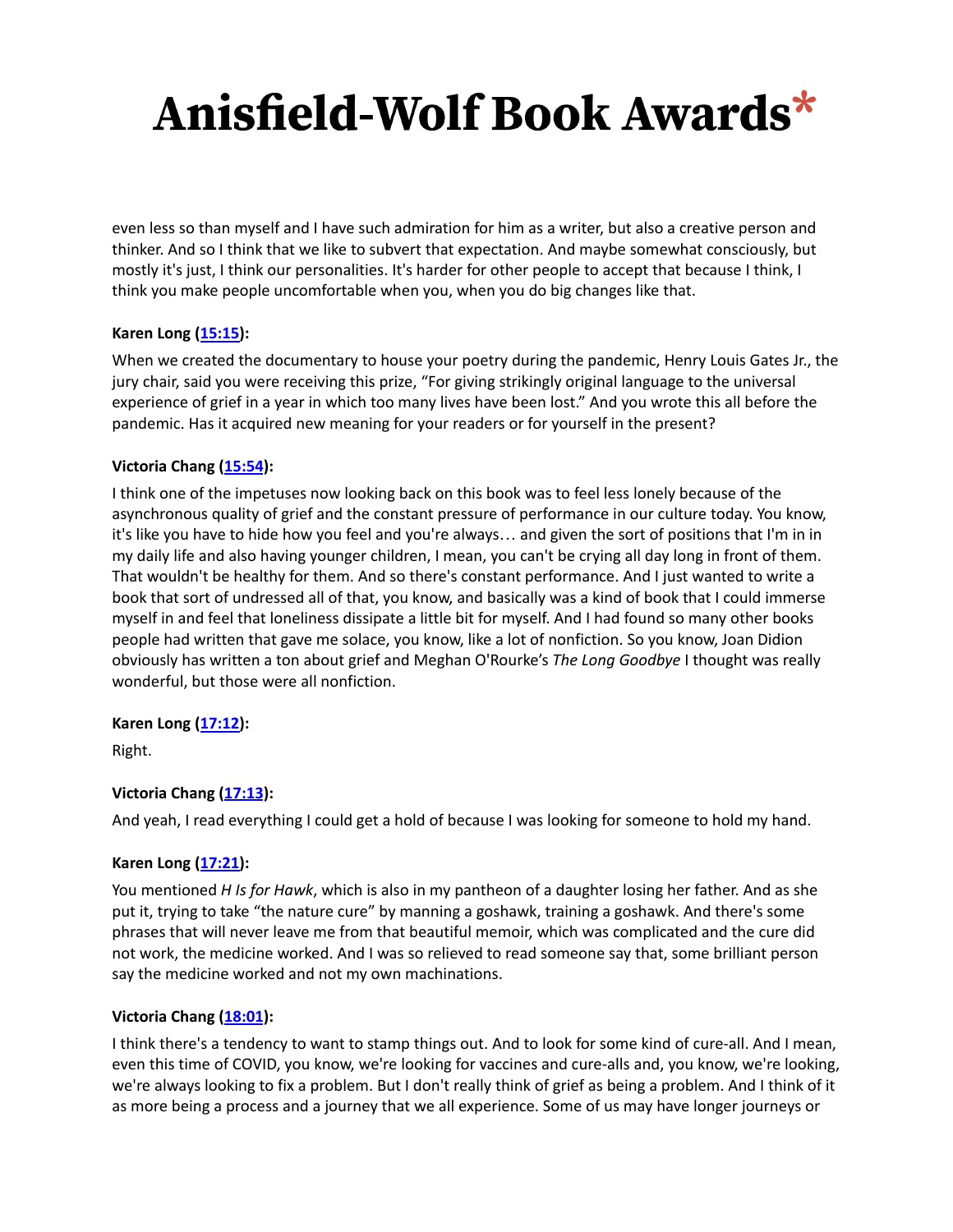journeys that we experience more than once. So yeah, I mean, I think, looking for a cure is a recipe for failure. <*laughs*> I just don't think, I don't think it exists. I think you just live in grief along with living in joy and happiness and love, it's all intertwined and interlaced and needs to be together.

### **Karen Long ([19:07\)](https://www.rev.com/transcript-editor/Edit?token=OjHnNsDhWSs6jpFchqA5SFkMkjFhDzMNfgPtmPg1d_tTSlqRuXcqmAF9f27asoakxce4Ft3QSGkb71jWZ96FZg4169Q&loadFrom=DocumentDeeplink&ts=1147.18):**

And your question of how you carry this subject matter and not trample the meadow feels in conversation to me with Helen Macdonald a little bit.

## **Victoria Chang [\(19:16](https://www.rev.com/transcript-editor/Edit?token=b5VDvVbOlDr5tysBLwbLa_970-zjA1GctDzLMUOQyLYHTEXfB04YpZfUhny9sXcFh5spsuebbWKuRFiEhn2DALffc7w&loadFrom=DocumentDeeplink&ts=1156.619)):**

Yeah. And that too is also like a craft poem. So sometimes I'm thinking about writing related things too. Like in poetry, there are always these really interesting arguments going on. You know, poets love to argue and about things that no one else cares about, which some things are like, oh, what are people's feelings about this? The quote unquote project book, you know, they call it. And where subject matter, like in my book, *Obit*, grief as subject matter is very strong. And is that a good thing or a bad thing? And so that poem was a little bit kind of dealing with that pressure of like, well, I mean, clearly I'm writing about someone's death. And so how do you not let the subject matter sort of trump everything? And because we live in a capitalist society and so publishers and everyone else are going to want to focus on the subject matter. And so I just kept thinking about that throughout this process and thinking, well, you know what that means is you just have to really focus on the language and you have to make the writing really, really strong. And so that's kind of, that was also like a craft oriented poem as well.

#### **Karen Long ([20:35\)](https://www.rev.com/transcript-editor/Edit?token=jX3jdV1v6u3n_MyXICXr3zoIOYFdflgS9B4EDKG06vzPGHNn0hKINExRW4DVVwjdQh0H0jiigYj4ypL2zqZkjqhA3e0&loadFrom=DocumentDeeplink&ts=1235.3):**

Fascinating. It was in conversation with your tribe.

#### **Victoria Chang [\(20:38](https://www.rev.com/transcript-editor/Edit?token=0RjuZJTmkdPcJ8N0NFfRIzhJPL2gMlXz24w9t_3jgb_Bcl36rilyv8S7CHj_PrQsnsk0PFsau-_4CWm0Paeog9nRq7o&loadFrom=DocumentDeeplink&ts=1238.46)):**

Yeah, totally.

#### **Karen Long ([20:40\)](https://www.rev.com/transcript-editor/Edit?token=cBjJwcpRIU_17zCX9WagGIVILeyQL5ZxBiyeLlZSQPJ6X-507YL912G01A__iIxI3dXbA5RtqJ6jnQYbmBx3ObTPqRA&loadFrom=DocumentDeeplink&ts=1240.51):**

And now we'll pause for a short break. The Asterisk\* is a project of the Cleveland Foundation to bring more readers and listeners into conversation with the best writers in English. In this case, recipients of **the Anisfield-Wolf Book Award. We'll now return to the conversation.**

#### **Karen Long ([21:00\)](https://www.rev.com/transcript-editor/Edit?token=cBjJwcpRIU_17zCX9WagGIVILeyQL5ZxBiyeLlZSQPJ6X-507YL912G01A__iIxI3dXbA5RtqJ6jnQYbmBx3ObTPqRA&loadFrom=DocumentDeeplink&ts=1240.51):**

So let's return to the page with an excerpt or maybe the full page of your letter to your grandmother.

#### **Victoria Chang [\(21:15](https://www.rev.com/transcript-editor/Edit?token=iznzY_HA5lO2Xx3ZOMKflCk1-L403PaL06lYJL0muP1Ik0V-NP8_SYnKKgMmW84s9dODY86cei0KIkHSvg9_31Gm5u4&loadFrom=DocumentDeeplink&ts=1275.33)):**

Okay.

Dear Grandmother,

Today I found a Certificate of Marriage and a translation of it by the President Translation Service. The date is July 26, 1939. Now I know your name: Miss Chang Chi-Yin. I also know you were twenty-seven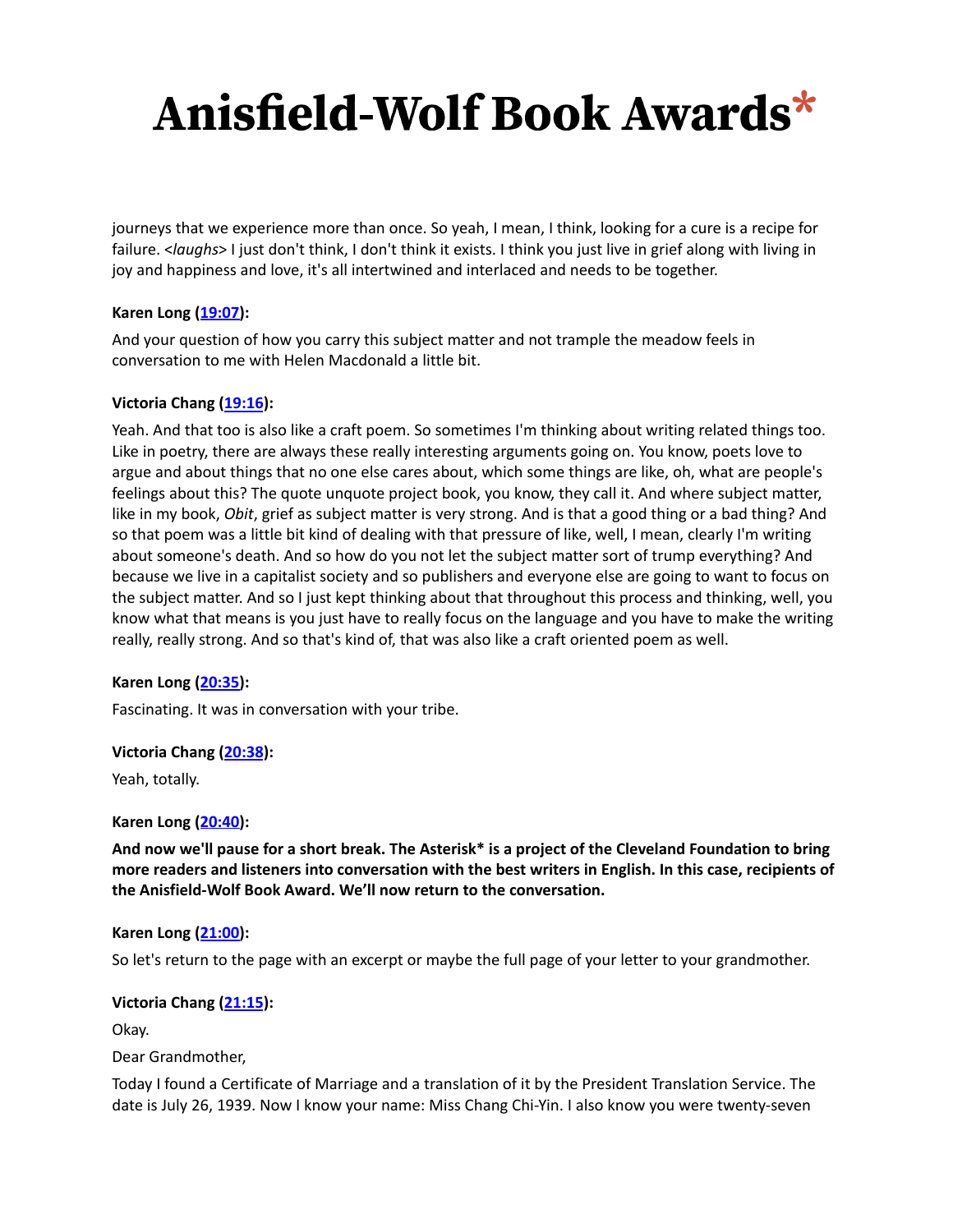and Grandfather twenty-six. I wonder if this was considered strange at the time, your being older than him.

I now know you were born on April 29, 1913. Seeing this date makes me cry. The tears are long and rusted. I have tried to tie them together into a long string toward your country. The farthest I've ever made it was Kansas. The tornadoes always break my tears.

Dear Grandmother, I now know you were born in Chingwan Hsien, Hopei Province. I google Hopei and see it is in the North of China, where all the good doughy food Mother used to make comes from – the bao zi, jiao zi, and shao bing. I can see how close you were to Beijing and Mongolia.

I learn that you were born one year after the Qing dynasty collapsed. I learn that you lived amid civil war. I wonder if this is why you took your children and left for Taiwan.

I can't find your town, Chingwan Hsien on Google because it's probably spelled another way. After more searching, I figure out it is likely Jing Wan Xian. But I still can't locate it on the map of Hopei, which I figure is also Hebei Province.

The certificate says you were united in matrimony at Chungking City, Szechuan Province. Google says there are thirty million people there. I try to imagine thirty million people who look like me. In that moment, grief freezes.

### **Karen Long ([23:03\)](https://www.rev.com/transcript-editor/Edit?token=zg6KDdKQHabT4nudtXGHtScxiWYSJ2Z_maojdRYct6JFNKv-sM8uvnBrjS8crR-kkpdb25i8L8SZYreJZCA3KgAZo2Q&loadFrom=DocumentDeeplink&ts=1383.3):**

I love that line, Victoria. It made me straighten my spine and think about this loneliness that those of us who've had a parent die know. And the connection you find through your research and, and this document is whatever the opposite of trivial is. That's the word I'm searching for — profound, I guess.

#### **Victoria Chang [\(23:34](https://www.rev.com/transcript-editor/Edit?token=iF5f6TkArcUIR3nrHvpR4FIiDKLrMr4LkuT7O9ZpxHq1EKltzV2kOojCxnPfIhhyOdovy0A4v_ImY8YH0uLRglEIK9E&loadFrom=DocumentDeeplink&ts=1414.55)):**

Poignant to me too. The keywords.

#### **Karen Long ([23:38\)](https://www.rev.com/transcript-editor/Edit?token=hDzy8Qz9tAEexIAded6ybHD4EkkbWfRuHbCZk6psbX27wMy6WoawbUou2yEPHJg9KKhFgOQaU64UuYyvPrnp_40Ts6c&loadFrom=DocumentDeeplink&ts=1418.31):**

Bring them out. And here you are, I feel ready for this project in part because of your undergraduate studies.

#### **Victoria Chang [\(23:49](https://www.rev.com/transcript-editor/Edit?token=e2fXA0yfQtdFSewjwW6w2Dnc3AZH7R8es3dX6vPIzMauoFkIM67wFDnF6dLsdyXzDVGvEQBJ7O5X_h4Md8VtgxGP4Gw&loadFrom=DocumentDeeplink&ts=1429.56)):**

I think that's true. And I studied East Asian studies in college. I went to the University of Michigan — go Blue! — and loved, loved it, loved it so much and it was a period of deep exploration. And I really enjoyed learning, taking all those history classes and learning about the history of my parents' countries. I didn't want to study it later. I realized I didn't want to be a scholar in those areas, but it was so important to learn those things. And then to find all this material later, after my mother died, in these boxes it just sort of was fascinating to see her history and my dad's history, mirror whatever I learned in college, like point by point. And that was really a pivotal moment. I think that led me to write these letters to my ancestors and my parents and all these other people.

#### **Karen Long ([24:50\)](https://www.rev.com/transcript-editor/Edit?token=ecT2IotAFfkPycQoX3qCA1Co98_tANHXoi1YEWEHDO0Dfo8Ryb9j-6B9fFe-y75YR9uiu7_hUWpFJjJZQBOAvksaf2Q&loadFrom=DocumentDeeplink&ts=1490.25):**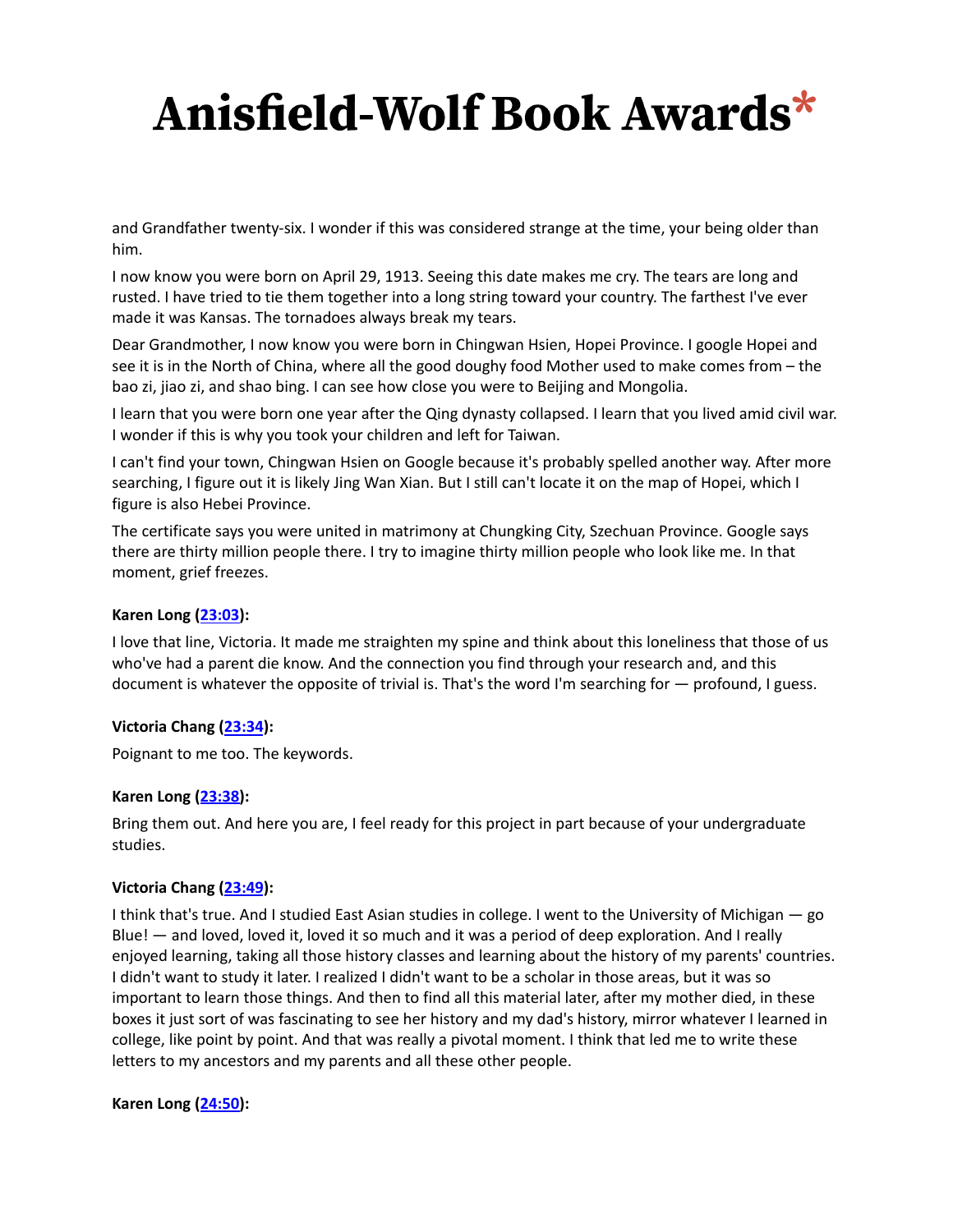I think of their physical courage and their mental courage. It's awe inspiring.

## **Victoria Chang [\(24:55](https://www.rev.com/transcript-editor/Edit?token=zZEq30wgUqkDDTH2F-MfOrmXIQuIT_kJfLWHuC52myGJgq00BxDkS4sDW7ewGAcwHimh4ZmKMN6bRCkpQw41rt8Eo9g&loadFrom=DocumentDeeplink&ts=1495.99)):**

It is, isn't it? I just imagined these people in this country, you know, which was China and deciding like that moment, like meeting in a room somewhere and saying, *we have to go*. And here are the reasons why it's like, are you going, what do it's like? And then just think about that. And then you grab these tons of children. I don't even know how many siblings my mom had, but a lot. And you figure out how to get across the country to the south tip of China and then the boat and all that. I mean, we have so much technology today to get us from one place to another. And I just can't even imagine. And I guess my grandfather left later because, you know, he was in the Guomindang government. And so he left on supposedly one of the last planes out. And I was thinking that is so crazy. And that again, when you think about what's happening today in Ukraine, it's the same thing. Over and over. I can imagine it because I have in my parent's situation, but I can't believe that people are still going through the things that my parents had to go through.

#### **Karen Long ([26:07\)](https://www.rev.com/transcript-editor/Edit?token=fXW9hHmGDAdET3nSnQ3URmwP8feO7Utw94rLqbX36WIQ7c109RBYtGmR0--e59p3MwkypcMbHrHxk5tKxdtsbwexc9c&loadFrom=DocumentDeeplink&ts=1567.06):**

Right. It's … dismaying doesn't even begin to cover what the catastrophe is that will live through generations.

## **Victoria Chang [\(26:16](https://www.rev.com/transcript-editor/Edit?token=hoAgIH294rwVfk5cwsRUVWVP5s7CoAzSwimR4ECm6R_ZFV50rzwudLPMqNifRhy9zFVI-OtDEwYsI17dvm7nZy4N-2E&loadFrom=DocumentDeeplink&ts=1576.14)):**

That's right. And yet we are sitting here, you know, in this really comfortable room in Charlottesville, Virginia, and we can't do anything or we can't really help in many ways. And our country isn't really doing anything substantial at least. And you feel guilty about all the comforts that you have. I mean, I felt that with my parents, even thinking about the suffering that they had to experience. And yeah, so the legacy, like just doing everything in my life towards that legacy, is a lot of pressure, but how do you carry their legacy with dignity and how do you honor their legacy? And so I talk to my own kids about that a lot. Your grandparents made a lot of sacrifices to be here and they suffered a lot. So how do you honor their legacy? You know, and I hope that keeps getting passed down from generation to generation.

#### **Karen Long ([27:13\)](https://www.rev.com/transcript-editor/Edit?token=-nIDEvl9GraMLI8_-siyuvO9-rgmyLWq5mJtGr41N_wGV-Lj_GsfY2DBE3dDv3YH-TjKOnRjfiCHINcz0AoJWzLbCaM&loadFrom=DocumentDeeplink&ts=1633.71):**

I think that one of the ways that you honored, if I could be so impetuous, is you went toward the thing that you were getting rocks thrown at you for as a child. So you had this like turnaround and face the hurt and then in *Obit*, where most of us slink away from the suffering, you turn around and face into it.

## **Victoria Chang [\(27:44](https://www.rev.com/transcript-editor/Edit?token=TUzHRuYVdmGFvpKRATvgRxMOiwr7FLQhpU8iK3C2zIs0b72HAxVVUjsmdoAA84dnisALK64XILRs8sBvUoQ9DmkfCa0&loadFrom=DocumentDeeplink&ts=1664.83)):**

I think people have this idea that poetry in particular should be, or could be, or usually is an aesthetically sort of aestheticized. You know, it's sort of beautiful and gorgeous and language is lovely. I think I tend to shove into the vessel of poetry, whatever that vessel looks like. Like maybe "Subject Matter," that's a little more realistic and a little uglier, you know. I just even think about the 19 days of my father's dying and how much ugliness there was in there within that. And I don't know why don't we talk about that stuff? You know, it's like people just, you just say, "Oh, my father passed away." That was 19 days of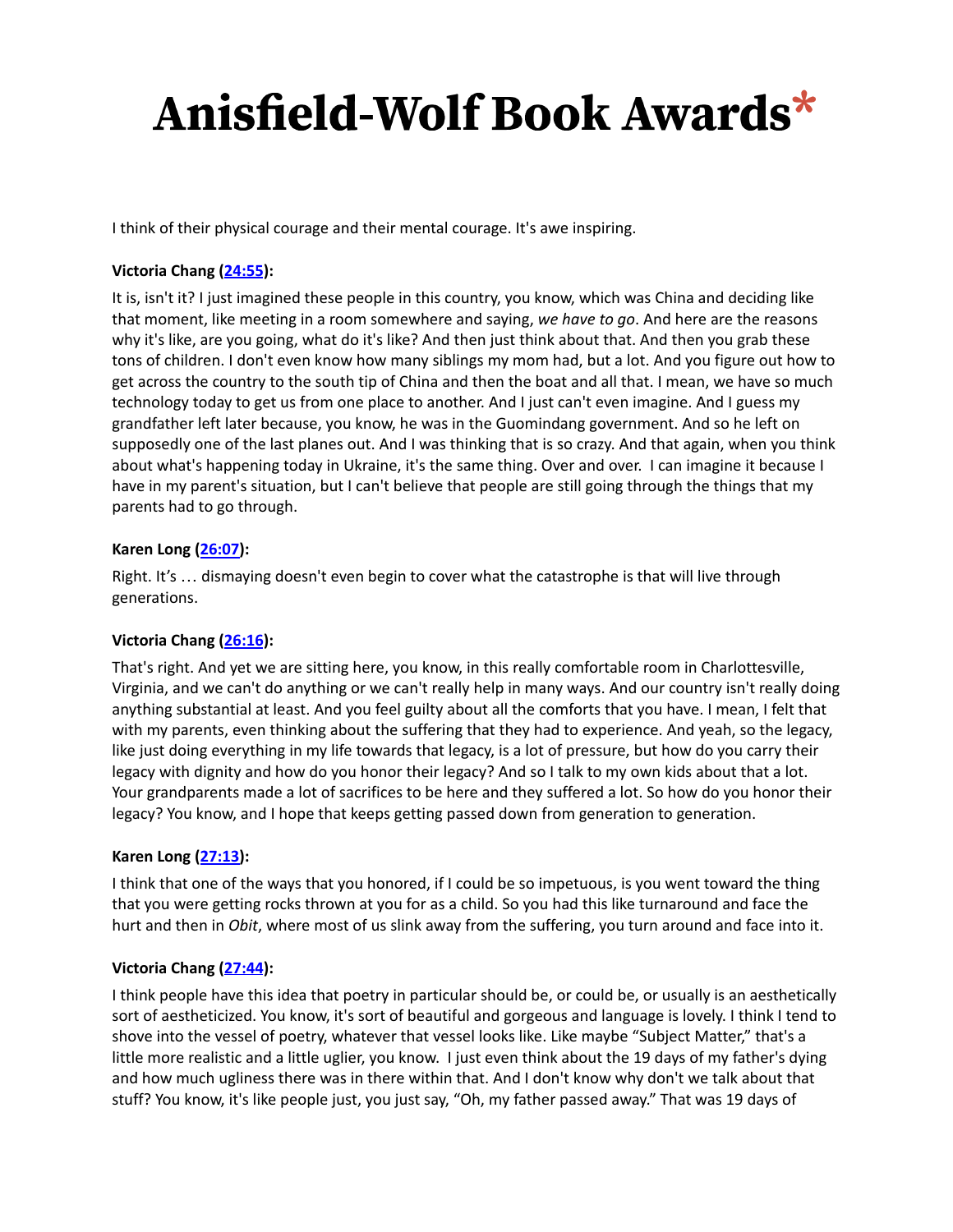pretty crazy stuff that happened, you know? So I wrote this long poem that went day by day and was like a day book of those 19 days.

## **Victoria Chang [\(28:45](https://www.rev.com/transcript-editor/Edit?token=v9DtEzVM5RKekNelx-Ct2XvawLPbgKWQUPENpeTfNPbGleMyIrVMrOVjrCejY_jCDWRvXR9NTJEJavqSB-hbY7gdbIo&loadFrom=DocumentDeeplink&ts=1725)):**

And I, and I just name it. And I feel like so much of the way that I was raised, and also our culture is about silence, you know, and you're supposed to overcome all of these childhood, this or that, and overcome the grief and all the ugliness of what happened over that 19 days and 14 years. And my mother's illness. Why? You know, because it's, that's not really what happens. And so in some ways I think writing these books was about extending a hand to other people to say, I see you. I know this is what happened. And obviously there are variations and things, but I know how ugly this process can be and dying is not beautiful. And it's messy, it's complicated. You have to make really difficult decisions at really important times. And then you can't go back once you make those decisions and you have to watch other people suffer. Like you never imagined. And then after all of that, you have to face your own mortality. So it's not a beautiful process. And I don't really feel the need to talk about that beauty.

#### **Karen Long ([29:57\)](https://www.rev.com/transcript-editor/Edit?token=gRV6d2ePsNdccw7AfXWtQdKiX5b21iGA76066AqGt1NihaQMhldfp_icN2hbM16vbVAssExYJ_35-6BWkTEFW73yiq8&loadFrom=DocumentDeeplink&ts=1797.22):**

Or tidy it up.

#### **Victoria Chang [\(29:58](https://www.rev.com/transcript-editor/Edit?token=pfycuDVN9zpz2OIAb0b1DSoBLYpMZ9f8Qqp9jNEElrncjwtEzp73lr8mzsWeQoiq0gQ4KSpG7aSvNHo9uAQbDNBjMrc&loadFrom=DocumentDeeplink&ts=1798.38)):**

No, what's the point? I don't see the point of that. You know, I think it's, I mean, I'm here for a short time. Why not speak the truth?

#### **Karen Long ([30:07\)](https://www.rev.com/transcript-editor/Edit?token=-BRM499oA3lnV295YkM5PkAkV-8xPLXvi6EZBQwHjcRq_GU5iPqpnM0tQs0dijrOI1NvcTswhUJKGYEziLesQfSJVzQ&loadFrom=DocumentDeeplink&ts=1807.7):**

That pulls into my mind a co-winner in 2021 Natasha Trethewey for *Memorial Drive*. Which is about her mother and her mother dying violently and the shame that cloaked that. And she names that book so poetically on the street in Atlanta, where her mother was slain that connects to the Confederate mountain, which is larger than Mount Rushmore - I learned through her book. And is an assault on Natasha herself and the subversion she hopes for, and I'm sharing for, is that *Memorial Drive* outlasts the Confederate mountain.And I'm wondering *Obit* is also a memorial to your parents?

#### **Victoria Chang [\(31:04](https://www.rev.com/transcript-editor/Edit?token=RlYh1FGWdw_uZ3s-emaPe3uWFu-yl1o-EK-uSQdm06VfgEjaSYZ5hqNL3XrkH5FyDkBtqKIhBt47aoWrZFFTYbgVmcc&loadFrom=DocumentDeeplink&ts=1864.51)):**

Absolutely. It's a memorial to them and all the people that have chosen or have been forced to migrate out of their home countries and everything that they've known. And also it really is in some ways, a memorial to all of our lives. There's such richness in every single person, every single person matters a lot. And I feel that I can only honor a few people in my own writing, but I hope that people, when they read it, it honors their parents, their grandparents, themselves, and their legacies. You know, I feel like connection is something that's really important to me. So I hope when people read my work, they think about their own parents, their own grandparents, their own legacies, and know that it's just so important that memory, but also their own experiences are really important. So I, I don't know, in some ways it's, you know, it's like I was writing a lot about my own experience, but the books I feel are, like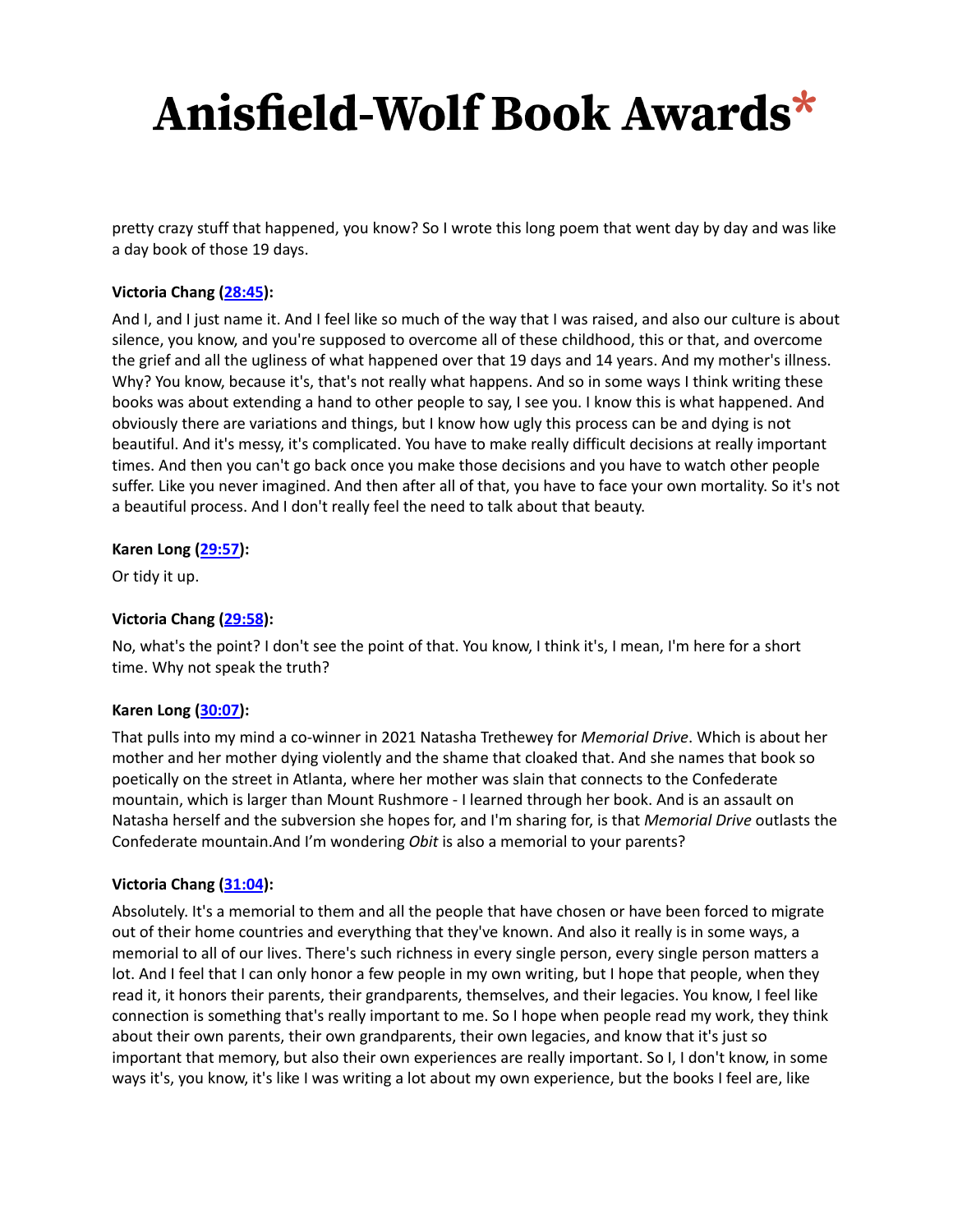kind of just saying, I see you and I see your background and your family legacies. And I hope that you spend a little time reflecting on your own lives, because they're important.

#### **Karen Long ([32:36\)](https://www.rev.com/transcript-editor/Edit?token=tqUHBb5PVyvaMZBV2LGLkbcGDSpdwn3kHCpgJIJ9hcmddQeg0R7UK3Du4yREg7KS3nxh7192b5OF0ievDLp3A5ipDmA&loadFrom=DocumentDeeplink&ts=1956.97):**

I, as your reader, felt that and felt richer related to my ancestors. And there was an interesting conversation here at the Virginia Festival of the Book about ancestors, in which Robert Jones Jr., who wrote *The Prophets*, said that his first line came to him in a dream. "You do not yet know us." He keeps a pad by his bed. He feels very connected to the point that that visitation told him to put the ancestors as a chorus into his first novel. And Nikole Hannah-Jones working on the other side of the street in journalism pulling together the magnificent *1619 Project*, told me she had for the first time suffered writer's block and then got a line. And as a non-religious person, sources that line in the ancestors. Where is your relationship?

#### **Victoria Chang [\(33:46](https://www.rev.com/transcript-editor/Edit?token=y0DnIxVErKuiWeHz0X-1mbdCon3Ecbah0O7iBOUNaqwsSMSyEu-VoBme9ebcjk3CapNLe1HsOS5WjSF8hWibMeadrhQ&loadFrom=DocumentDeeplink&ts=2026.59)):**

I think my relationship with my ancestors is really wide open, only because I didn't know any of them. So I think of them as being larger than life, which is pretty much just what the imagination is.So my relationship with them is very imaginative. I can imagine what they looked like. I can imagine how they dressed and then looking at photos of people at those times in China and then also I found old photos of my dad, you know, he was Taiwanese. He only had one migration from Taiwan to the United States. So he just never felt quite as tormented as I think my mother seems to me growing up. But I found a whole bunch of his old pictures, but there's legacy and history there because the people from Taiwan are from the Southern part of China. And I found some old pictures looking at their clothing and put a few of them in *Dear Memory*. And I just loved their outfits. These beautiful long outfits and they're standing on this boat and I just looked at those photos for a really long time. And then I actually texted that photo to the one relative that I know a little bit better, which is my dad's sister. And she actually told me who those people were.

#### **Victoria Chang [\(35:14](https://www.rev.com/transcript-editor/Edit?token=aatNKCFBameHC9z7oSHapuL1MNzy4VbiNoi5GANwutPb8jWPu0S0Ru8Q996D9bRl5jyZh38gc-cuclBmFn9PxOLl5kM&loadFrom=DocumentDeeplink&ts=2114.55)):**

Which was amazing. I was like, wow. Because otherwise I would've never known. And I just started texting her and talking to her after both of my parents were, my dad was incapacitated, my mom had passed away and, and asking her some questions and things like that has been super interesting. But in some ways I stopped asking her questions. I kind of like living in my own imagination.

#### **Karen Long ([35:35\)](https://www.rev.com/transcript-editor/Edit?token=po_8ryo0JFOEjgiSQmwEj55Nnw5mhgliN-U6IRh2_v1t8y_P5jUIyNwm7UxCHiMwQFbCombnZo-l5LJk8-MycHB8jl4&loadFrom=DocumentDeeplink&ts=2135.75):**

Yes. The co-creation of that as its own memorial.

**Victoria Chang [\(35:38](https://www.rev.com/transcript-editor/Edit?token=r6RWPQKz4nlRL8vpUVLIOqMjXM0ovGFszoguklIOUueCC5PyHH858yvRdTiiBIQrXhCWuGY6IpjYXKVnJDiPWOotML0&loadFrom=DocumentDeeplink&ts=2138.7)):** That's right. That's right.

**Karen Long ([35:40\)](https://www.rev.com/transcript-editor/Edit?token=fNa5Hx4V0liFIBEaVH9sHQqLqJk7t4GRBvVkEENeUENzXXRtGA_mT--8TuI0PxVr5ZUnDuPFRzYqInfadl5oolKDkP8&loadFrom=DocumentDeeplink&ts=2140.739):**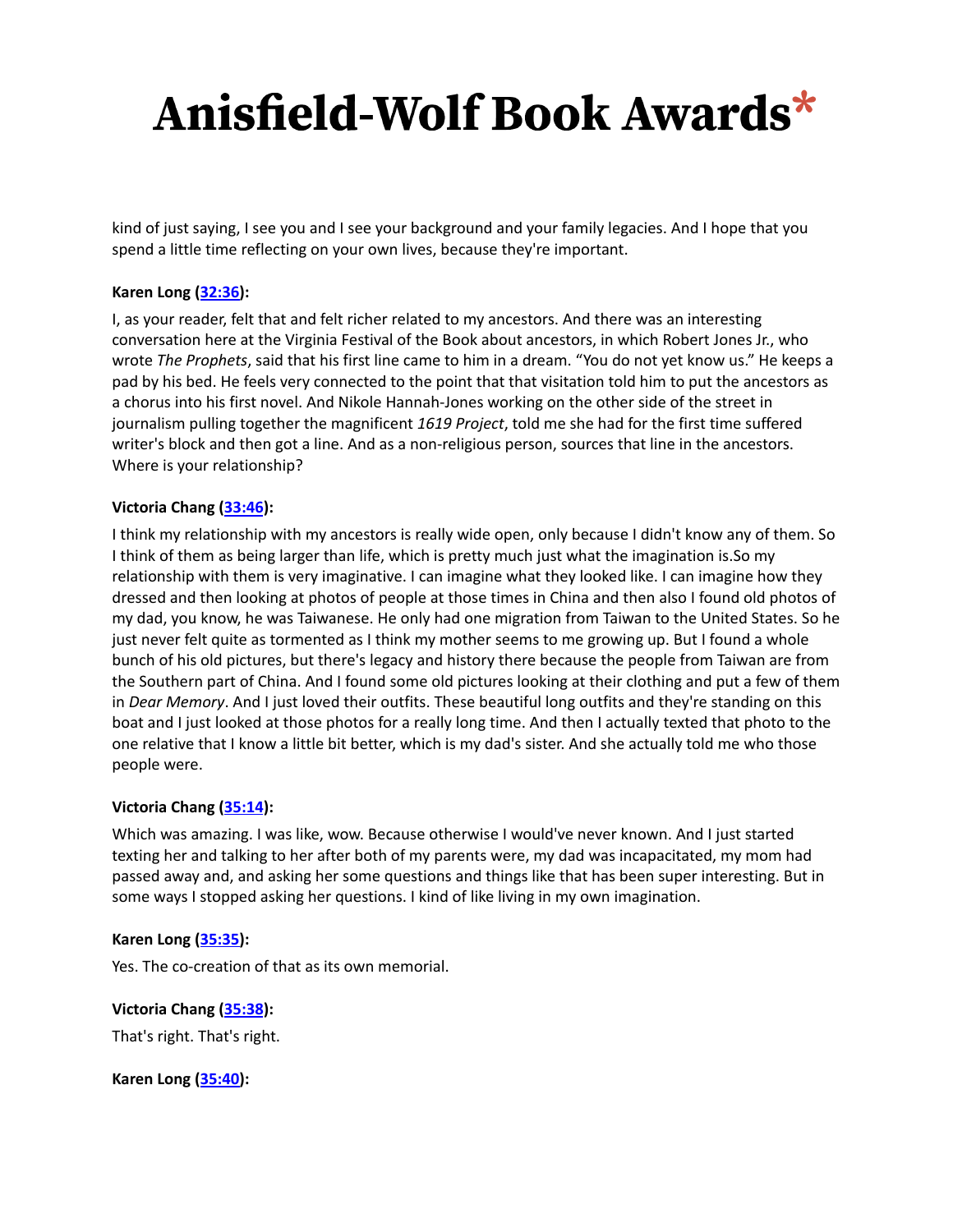One of the things that fascinates me about your work is your precision. I think of you having an MBA brain, your care with language, even your earrings are so speaking to my slovenliness at a different level, talk a little about the care.

## **Victoria Chang [\(36:02](https://www.rev.com/transcript-editor/Edit?token=HxRg47zr93A0EoTPwhmykWh9E3t9MaKpLEgRg5d35Bhoz2Icm9E8vYSL8HGeGN7yCRWJO_BFVgwXZH38bUh_ygrJeG8&loadFrom=DocumentDeeplink&ts=2162.56)):**

One of my friends recently said your poems are incredibly clear and I thought that was such a fascinating word because I think of them as being so slovenly to use your word and I'm all over the place. Like I'm perfectly happy jumping from one thing to another. Disjunction. I have about a thousand ideas in an hour. And I have that kind of entrepreneurial brain by nature. You know, I'm like, how about this? How about that? Ooh, have you thought about this and this and that? And it's like, I think my brain kind of works naturally that way. But I do think that word clear made me think yes, at the language level, there's this kind of crystalline shaved down to the bone, clear like a Lake Tahoe on a really gorgeous day. You could see that clearness and that clarity almost has a life of its own. So the clarity becomes a character in some ways. But yeah, I think, yeah, I think my writing is very worked over. I love working on a line over and over and over and over and over and over again. And so it's really fun. I feel like by the time it gets to the page, I've probably worked on it quite a bit and have like, like feet of paper that I've printed out and made changes and I print it out again and make more changes. And so I think that kind of precision could be what people are feeling.

## **Karen Long ([37:41\)](https://www.rev.com/transcript-editor/Edit?token=o_m4gQS4mzwsaRYSTBZJayZkykcLsmZ0OxjD-nL43KM4hYRS6hOu78C7IYMicpHCQ2s2FiB5-AHzYzRLbiitlbD9OrI&loadFrom=DocumentDeeplink&ts=2261.739):**

Yes. And I love listeners knowing that, because this notion that you recline under a tree and are visited by your muse is not what is happening.

## **Victoria Chang [\(37:52](https://www.rev.com/transcript-editor/Edit?token=Qt_IOmF2JZVpbr7C-3yrMRBEYLQxDQETISaY0Xyu4x2I3lmZb_1IPrAVxxfmUwjn4I8EW-90-EAPvw0iSEee5NtSNCw&loadFrom=DocumentDeeplink&ts=2272.91)):**

I think the muse comes in really spectacular ways, but the muse just gives you some base language and it's your job to take out your little tools, right? Your little writing tools, whatever they may be, and start chiseling away at that language to make it art. And the muse won't help you as much there. I think that's just work.

#### **Karen Long ([38:21\)](https://www.rev.com/transcript-editor/Edit?token=b-lcM65Zn3lO1BezU3d0qL7we7FloABq7_wldCTxS-fygY7wKZyQGcgO40xH-6EuMc-FPqRQftF-E4HAtk-H1LTsV18&loadFrom=DocumentDeeplink&ts=2301.09):**

Yes. Well, we like to wrap with a glimpse of what you're reading.

#### **Victoria Chang [\(38:27](https://www.rev.com/transcript-editor/Edit?token=d48R_Q1rqGlzOTZXgEZ7LF4y0Qqgyi5h4X7VaqvA098jJryg_2q6DgQA6IbUXCM0uSl5mza7lTip3c1zVrRX3p2XUzc&loadFrom=DocumentDeeplink&ts=2307.84)):**

What am I reading? Wow. I'm reading so much right now. So this year I'm poetry editor for the *New York Times Magazine*. And so that has shifted my reading a little bit more in that I'm mostly on the hunt. So I feel like what I'm trying to do this year is a little bit different than maybe what other people have tried to do over the past few years. And so I'm mostly looking for people who have not been in the *New York Times Magazine* before over the last maybe six or seven years. It's when it started, they started publishing poetry. And then I'm also looking for small presses and things like that. So Brian Teare and I were talking last night, we're already going publish three poems by Nightboat.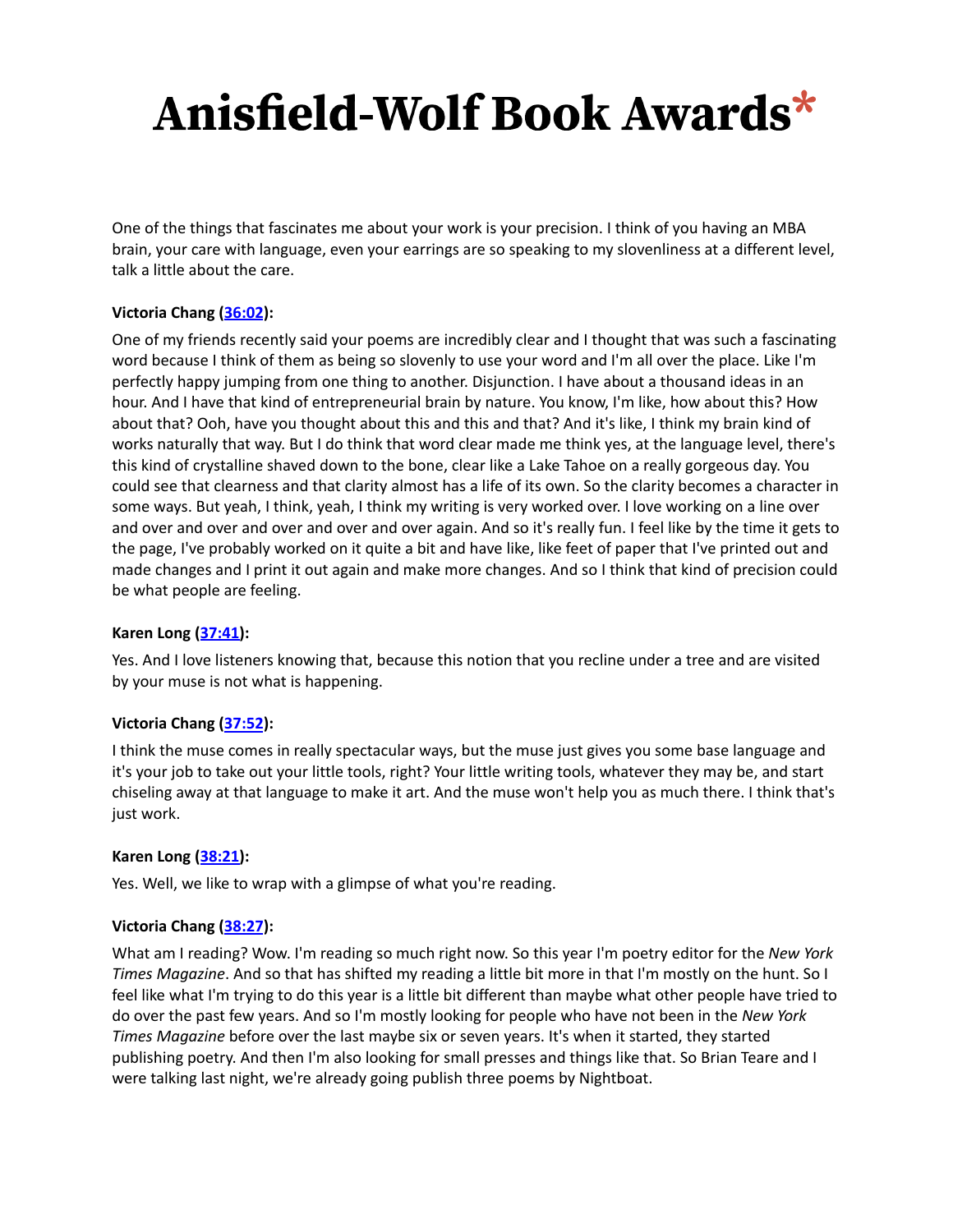#### **Karen Long ([39:19\)](https://www.rev.com/transcript-editor/Edit?token=COX5vQqzZttkNoW5pJ_sCJtj4H1sMq7RNNwkXABG4Ne97HTeP4TNwGAVllyEFtBA5ahuU8RIh3Igwk62W8dUYXfqB5c&loadFrom=DocumentDeeplink&ts=2359.1):**

Love Nightboat.

### **Victoria Chang [\(39:20](https://www.rev.com/transcript-editor/Edit?token=FiANsDS9hu625Fjwe1pTAZqAcXSgxNdkiR1P4rHKwnru3E5u5Tb05OtFhVXHVH7I0NEn1jtONeoMdjlJgyyBVoB5ItE&loadFrom=DocumentDeeplink&ts=2360.26)):**

Yeah. And so I hadn't realized that I had done that, but I'm obviously looking for smaller presses and things like that. And so I'm constantly reading books in translation. And so I had a little bit of contact with Dawn Michie, who gave me some suggestions and also will be publishing a poem that she translated. And then also just a lot of new poets, a lot of sort of underserved poets, a lot of international poets. So I'm kind of all over the place this year, which has been really lovely actually. But I take that work very seriously. And so I'm trying to include as many kinds of poets as possible and women. Black women Asian American women, native American women, international women, you know, I'm determined to keep that percentage higher than 50%, which is incredibly unusual. All fields across everything, you just get your spreadsheet out, do the numbers. So I'm determined to do that this year.

### **Karen Long ([40:30\)](https://www.rev.com/transcript-editor/Edit?token=-4I-sotzfsiPRMoLycO1dRELVkeUq2ht_-eF6VJSTpRQW-qqr-nOcfWKVgbbDTHtyqjvig9IY_Z1BjVolOXoqFs0-Ao&loadFrom=DocumentDeeplink&ts=2430.719):**

If someone just read from outer space, they'd think there were 90% men.

### **Victoria Chang [\(40:35](https://www.rev.com/transcript-editor/Edit?token=4B5CKWmFfOy0nYPuQyUjKsCidazSlZQqQwGQuXRxjQfbao_aPXVosYWJfH0Y5Ye0nUUSqSSeD1EM2awZaQf3TPqDfSM&loadFrom=DocumentDeeplink&ts=2435.36)):**

That's right. Absolutely. And across every field, people don't count. So they just have a feeling, but I am a counter. So I keep track and there are thousands of miraculous poets and so I'm determined to go find them.

#### **Karen Long ([40:53\)](https://www.rev.com/transcript-editor/Edit?token=aKj_y2v23cowdYJQ04UKjm8Zz3Hq8U5ilO4iywDZQc24rFE4ZD_BVDNsRR4BXYg0JPJmrLzMuQtR9j24IsKx4IZiAn4&loadFrom=DocumentDeeplink&ts=2453.86):**

Thank you. And maybe a philosophy book?

#### **Victoria Chang [\(40:57](https://www.rev.com/transcript-editor/Edit?token=7SvI3pG_GPcadlQBQLgpzaHUqUNF8cUo0yCGQGAgnZAo9O83UcV_oqCnLbIIaExRGOIZ-CiuAS8AaUWGm3mFHvXmo2U&loadFrom=DocumentDeeplink&ts=2457.19)):**

Oh, the philosophy book that I'm currently reading. And I also read a lot of art criticism. So I've been reading a lot of that as well, but this book I've been reading is called *Seeing Silence* by Mark C. Taylor. And you know, he explores and I'm just reading a part of the description, the many variations of silence by considering the work of leading visual artists, philosophers, theologians, writers, and composers, "To hear silence is to find stillness in the midst of the restlessness that makes creative life possible and the incapability of death acceptable."

#### **Karen Long ([41:34\)](https://www.rev.com/transcript-editor/Edit?token=QeUjYsbct7QY5W6w5X6WPouwSzj21Wbz6hKhR5sRNzyaA3AabNvolTKuB60Q07apFpLfozo_LQbYfuKFcZqbHLD-NaQ&loadFrom=DocumentDeeplink&ts=2494.55):**

Well, that's a recommendation. Thank you. Thank you so much for today.

#### **Victoria Chang [\(41:39](https://www.rev.com/transcript-editor/Edit?token=4-FrWfzV960xeBkmI4nPfv1HWYuj_GSF_dfh_eGykJC7QgwyVBPmc6-7wg8Kcz4MzUymHh7xXc6TU9Cc8xtD_dRDAAo&loadFrom=DocumentDeeplink&ts=2499.55)):**

Yeah, it was a pleasure to be here. Thank you.